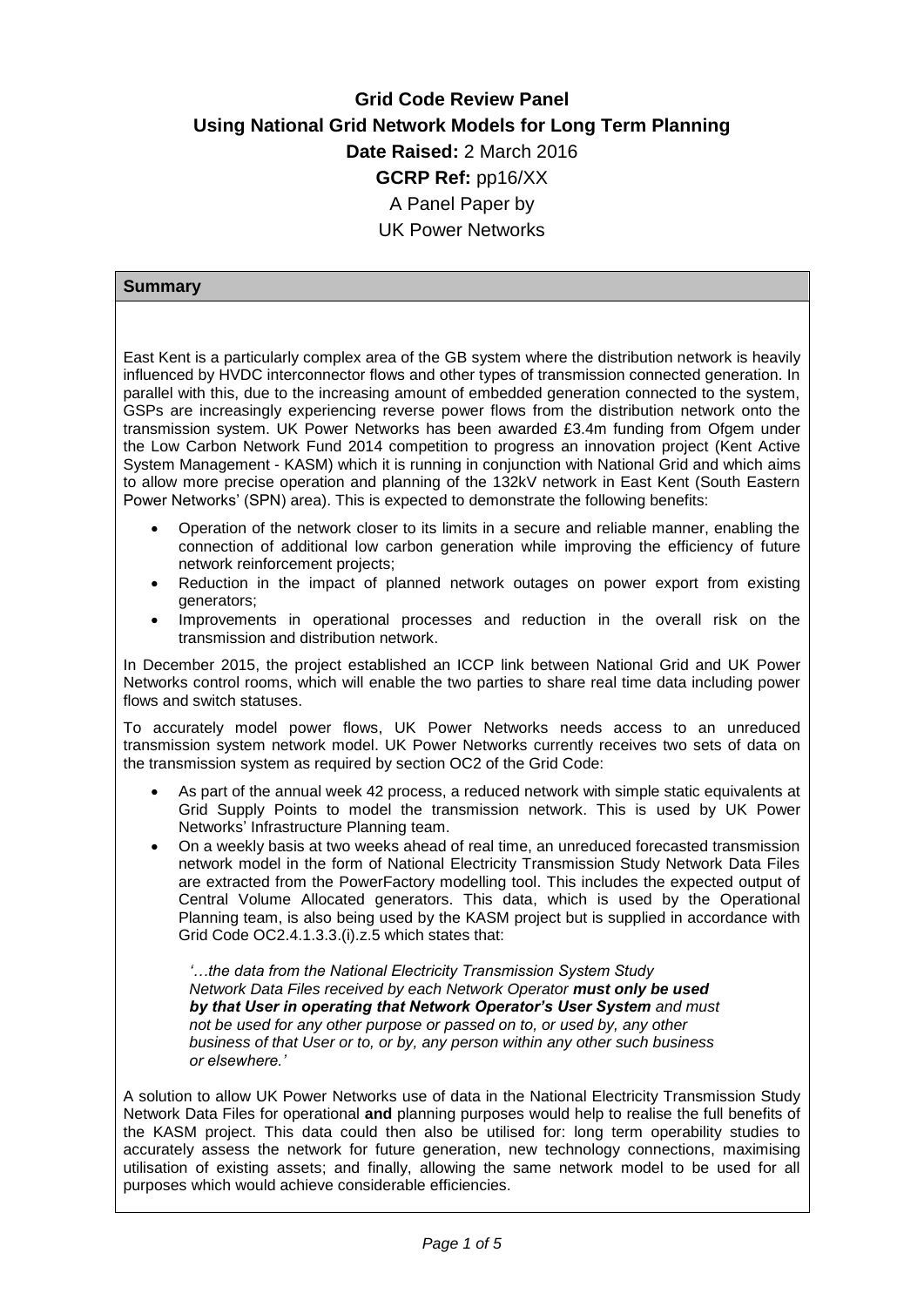This paper has been written following presentation and discussion at the Grid Code Development Forum on 3 February 2016 which helped to consider the alternatives and develop these for presentation to GCRP.

# **Users Impacted**

### *High*

Distribution Network Operators – as it allows better and more coordinated system planning

### *Medium*

Transmission Owners, System Operators, Generators – better planning by DNOs will allow more efficient use of and investment in the system

# *Low*

None

### **Description & Background**

As distributed generation penetration increases in the distribution network, so also do the complexity of studies that need to be carried out in both operational and planning timescales to operate the system as efficiently as possible and to plan appropriate future network investments.

Due to the interconnected nature of the distribution network in the South East, generation patterns and system flows, UK Power Networks are experiencing increasingly complex power flows on the distribution network. These can cause issues such as potential post-fault plant overloads and reverse power flows towards National Grid's transmission system in excess of equipment ratings. In light of the fact that under certain conditions UK Power Networks are now exporting to National Grid's network, and because the particular network configuration in the area means that the distribution system is heavily influenced by power flows in the transmission network, it is important to accurately model the whole network in longer-term planning timescales making it possible to ensure compliance with UK Power Networks' Bilateral Connection Agreements for their GSPs. Moving forward this will also be important when ensuring compliance with future applicable European Network Codes. Furthermore, the ability to model the full network including 400kV and 275kV running arrangements will ensure better protection of distribution and transmission assets, better utilisation of existing infrastructure, and more appropriate planning of future network investments. Furthermore, it will also mean that the results we produce align with those being produced by NG System Development team meaning a more co-ordinated approach and understanding of the issues.

The **Operational Planning team (Outage management)** at UK Power Networks is seeing firsthand the implications of certain post-fault scenarios during outage conditions in connection assets such as SGTs, as modelled using the full National Electricity Transmission Study Network Data Files supplied by National Grid under OC2. These files are delivered on a weekly basis in Power Factory (pfd) format and provide a static forecast of the transmission network two weeks ahead of real time. Included in these files is the expected output of Central Volume Allocated generators, which are connected to the transmission network. When UK Power Networks receives the files they are merged with the existing DNO network model in Power Factory by UK Power Networks' DigSilent Administrators. This model includes the characteristics of embedded generation so giving a complete and accurate model.

UK Power Networks' **Infrastructure Planning team (Network Capacity Management)** are not able to access the two week ahead data supplied under OC2 due to a restriction in the Grid Code allowing its use for operational purposes only. This is a longstanding issue, but is highlighted by the KASM project and increasing system complexity. Interactions between the distribution and transmission systems are not being completely portrayed by the model used in infrastructure planning since this employs a reduced network for the transmission system, modelled as static equivalents at each GSP, and as defined in the Planning Code forming part of the Grid Code, Appendix A part 3.

The **KASM project** which is running from Dec 2015 – Dec 2017 uses Contingency Analysis (CA) software for the purposes of real time network management, outage management and capacity management of the distribution network. It needs to use accurate network models for the distribution and transmission networks, and allows users to model multiple N-1 scenarios to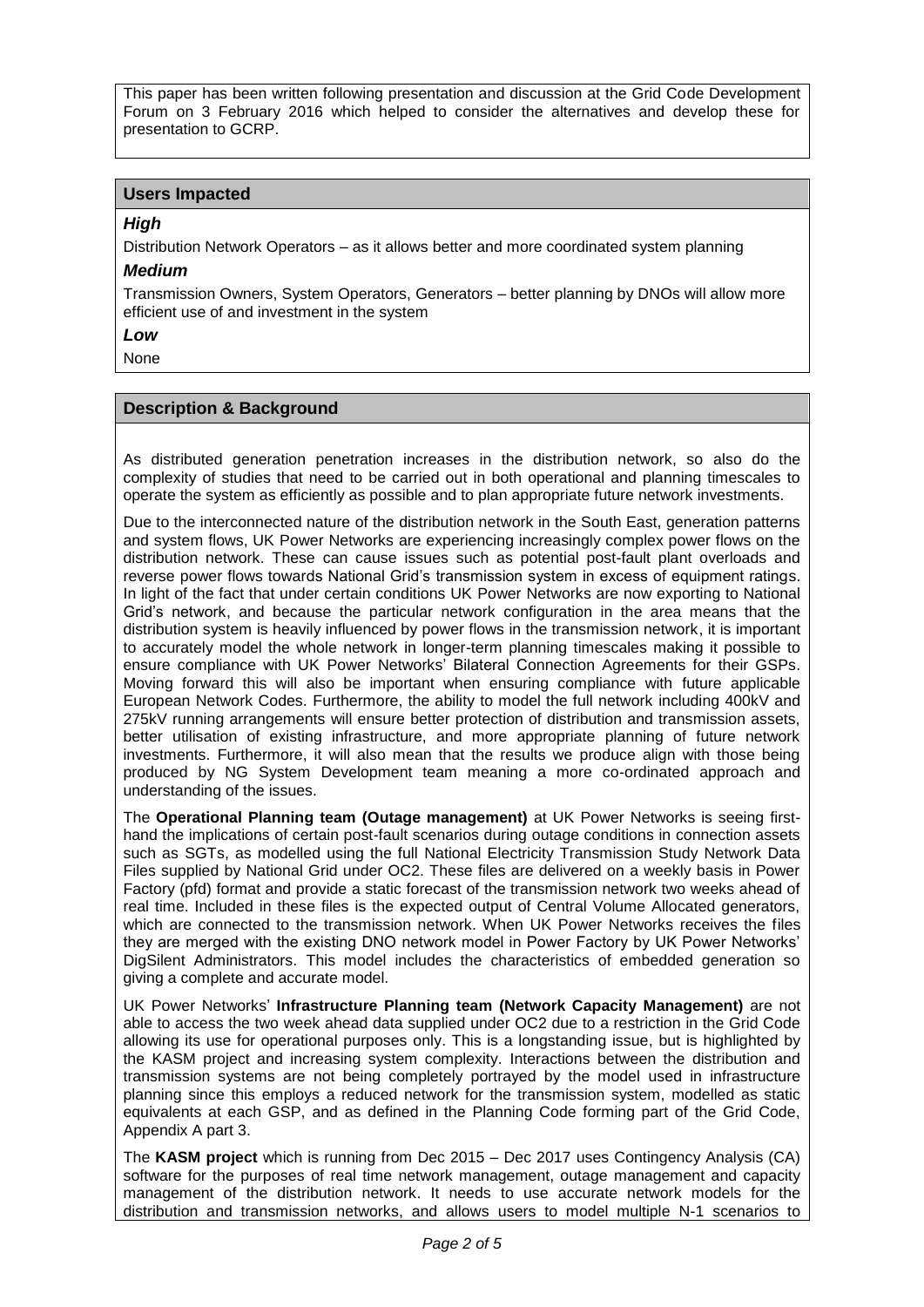determine any potential future constraints on the network. UK Power Networks believes that for KASM to deliver the full benefits associated with operating the network closer to its limits, it is vital that planners in all timescales are able to make use of accurate network models.

If UK Power Networks were able to use the unreduced forecasted transmission network model in the form of the National Electricity Transmission Study Network Data Files for planning as well as operational purposes this would allow the unrestricted use of the improved modelling and contingency analysis in KASM. Furthermore, allowing the use of a common model for operational and planning purposes would also be more efficient in terms of software architecture.

# **Proposed Solution**

A number of options have been proposed to resolve this issue:

- (i) Conclude that National Electricity Transmission Study Network Data Files can be used for planning purposes as well as operationally. Based on legal advice it is thought that this is not the case and that the Grid Code does restrict such use.
- (ii) Seek a derogation from the Grid Code to allow sharing of data as required. This is unlikely to be successful as it raises questions of data ownership which makes a derogation inappropriate. Generally derogations are only granted on a time-limited basis where a solution is also identified but also it is not clear what derogation would be sought against.
- (iii) Seek permission from the data owners to use data as required. In terms of the ownership of National Electricity Transmission Study Network Data Files the owners are National Grid, DNOs and generators.
- (iv) Strip out any potentially confidential data from the study files. This could be an interim solution but unless automated becomes a repetitive and labour intensive task which addresses the symptom and not the cause.
- (v) Make a change to the Grid Code to remove the restriction in OC2.4.1.3.3.(i).z.5 requiring the use of data supplied under this to be for operational purposes only.

UK Power Networks clarified as part of their presentation to GCDF that KASM will be undergoing operational testing starting in April. If the issue explored in this paper is not resolved by then it will either delay or limit these tests. On presentation at GCDF, the conclusions reached on each of the proposed actions were as follows:

- (i) NGET and UK Power Networks have both checked with their legal teams and reiterate that the restriction in the Grid Code is binding (if unclear in intent)
- (ii) A derogation could perhaps succeed if it could be clarified exactly what this would be against. In terms of the time to progress this it would though be unlikely to be resolved before April and would gain little or no time over a more enduring code change.
- (iii) Genuinely confidential data is likely to be the generator performance or modelling parameters supplied in confidence to NGET by manufacturers. As the study file includes data for the whole system, gaining appropriate permissions even if possible would be time-consuming and difficult to prove complete.
- (iv) NGET are progressing the option to strip out confidential data. A file has been supplied to UK Power Networks but study results using this are not the same as for the full network. Work on this option will continue but it is a complex and time-consuming task.
- (v) GCDF were in agreement that a straightforward change to the Grid Code to allow use of OC2 data as detailed for planning as well as operational purposes would be the best solution. No new data is being supplied to UK Power Networks; this change would just allow them to make full use of data that they already hold and which is subject to existing OC2 confidentiality requirements. UK Power Networks have additionally signed a confidentiality agreement with NGET covering the work on KASM and data being used in this.

# **Proposed Change to Legal Text**

It is recommended that the text of the Grid Code Operating Condition OC2.4.1.3.3.(i).z is changed to that given below. The text in red highlights the proposed new insertions and changes.

OC2.4.1.3.3.(i).z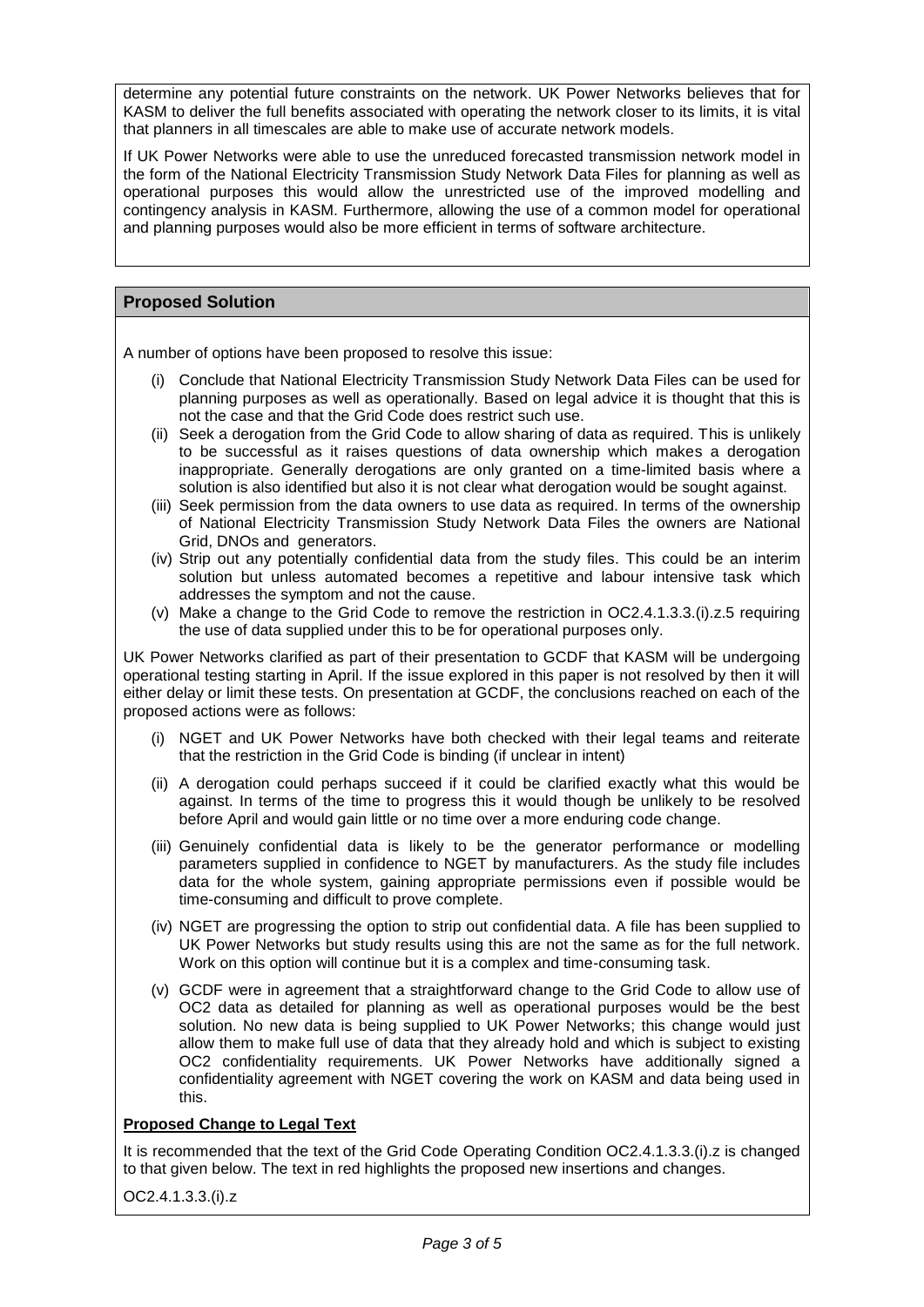(5) the data from the National Electricity Transmission System Study Network Data Files received by each Network Operator must only be used by that User in operating or planning that Network Operator's User System and must not be used for any other purpose or passed on to, or used by, any other business of that User or to, or by, any person within any other such business or elsewhere.

# **Assessment against Grid Code Objectives**

[Will the proposed changes to the Grid Code better facilitate any of the Grid Code Objectives:]

### *(i) to permit the development, maintenance and operation of an efficient, coordinated and economical system for the transmission of electricity;*

A solution will facilitate more efficient and coordinated operation and planning of the UK Power Networks system with the potential for these benefits to be extended to other DNOs; this in turn leads to more coordinated and efficient operation and planning of the transmission system.

*(ii) to facilitate competition in the generation and supply of electricity (and without limiting the foregoing, to facilitate the national electricity transmission system being made available to persons authorised to supply or generate electricity on terms which neither prevent nor restrict competition in the supply or generation of electricity);*

Better DNO planning will help to facilitate connection of further embedded generation.

#### *(iii) subject to sub-paragraphs (i) and (ii), to promote the security and efficiency of the electricity generation, transmission and distribution systems in the national electricity transmission system operator area taken as a whole;* and

In light of the fact that under certain conditions UK Power Networks are now exporting to National Grid's network it is important to accurately model the whole network to ensure better protection of assets and allow better utilisation of existing infrastructure.

### *(iv) to efficiently discharge the obligations imposed upon the licensee by this license and to comply with the Electricity Regulation and any relevant legally binding decisions of the European Commission and/or the Agency.*

A solution will improve UK Power Networks' ability to comply with their GSP Bilateral Connection Agreements and future European Network Codes.

# **Impact & Assessment**

### *Impact on the National Electricity Transmission System (NETS)*

Positive in terms of facilitating more coordinated planning.

### *Impact on Greenhouse Gas Emissions*

Will help to facilitate connection of further embedded generation which will be predominantly renewables.

### *Impact on core industry documents*

[Will any of the proposed changes have any impact on other core industry documents such as the BSC, CUSC, Grid Code or STC?]

Just Grid Code – OC2.

# *Impact on other industry documents* Unlikely.

# **Supporting Documentation**

Have you attached any supporting documentation [YES]